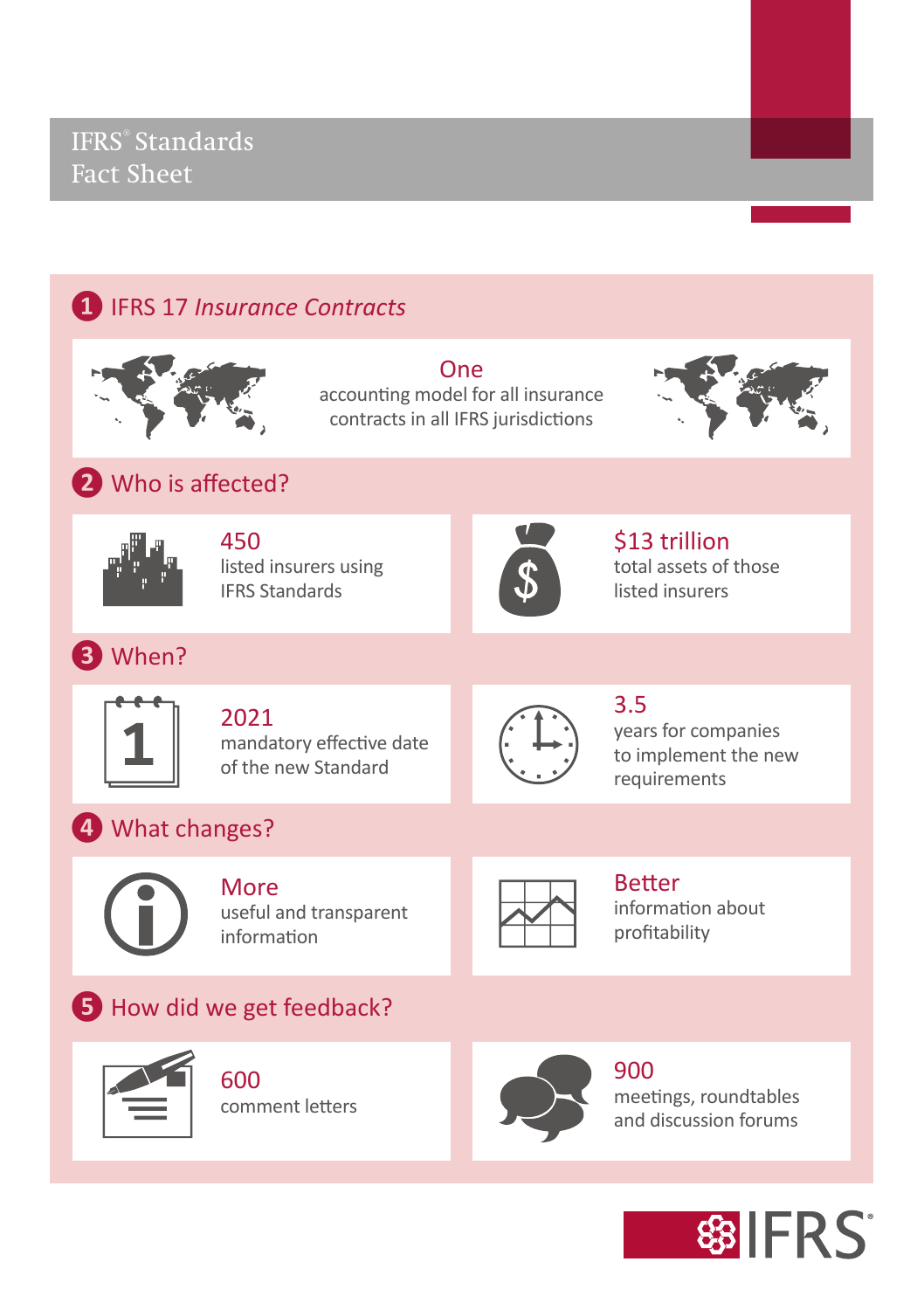## **❶** IFRS 17 *Insurance Contracts*

IFRS 17 is the first truly international IFRS Standard for insurance contracts.

IFRS 17 replaces IFRS 4 *Insurance Contracts*. When introduced in 2004, IFRS 4—an interim Standard—was meant to limit changes to existing insurance accounting practices. Hence, IFRS 4 has allowed insurers to use different accounting policies to measure similar insurance contracts they write in different countries.

Some practices currently used by insurance companies have evolved in tandem with circumstances in particular countries; often the practices address only insurance products most prevalent in a country. In many cases, features of the accounting models used by the insurance industry are inconsistent with the IFRS Standards applied by other industries in the same country—limiting comparisons with other industry sectors.

IFRS 17 provides consistent principles for all aspects of accounting for insurance contracts. It removes existing inconsistencies and enables investors, analysts and others to meaningfully compare companies, contracts and industries.

| IFRS 4-a lack of comparability                                                                                                                                                        | <b>IFRS 17-a consistent framework</b>                                                                                                                                  |  |
|---------------------------------------------------------------------------------------------------------------------------------------------------------------------------------------|------------------------------------------------------------------------------------------------------------------------------------------------------------------------|--|
| <b>Comparability among companies across countries</b>                                                                                                                                 |                                                                                                                                                                        |  |
| Accounting for insurance contracts varies<br>significantly between companies operating in<br>different countries.                                                                     | Companies will apply consistent accounting for<br>all insurance contracts.                                                                                             |  |
| <b>Comparability among insurance contracts</b>                                                                                                                                        |                                                                                                                                                                        |  |
| Some multinational companies consolidate<br>their subsidiaries using different accounting<br>policies for the same type of insurance<br>contracts written in different countries.     | A multinational company will measure<br>insurance contracts consistently within the<br>group, making it easier to compare results by<br>product and geographical area. |  |
| <b>Comparability among industries</b>                                                                                                                                                 |                                                                                                                                                                        |  |
| Some companies present cash or deposits<br>received as revenue. This differs from<br>accounting practice in other industries,<br>in particular, banking and investment<br>management. | Revenue will reflect the insurance coverage<br>provided, excluding deposit components, as it<br>would in any other industry.                                           |  |

# **❷** Who is affected?

IFRS 17 applies to insurance contracts. Although this means that IFRS 17 affects any company that writes insurance contracts, such contracts are generally not written by companies outside of the insurance industry.

Most listed insurers use IFRS Standards. The total assets of insurers using IFRS Standards in 2015 was \$13 trillion.

## **❸** When?

IFRS 17 is effective from 1 January 2021. A company can choose to apply IFRS 17 before that date, but only if it also applies IFRS 9 *Financial Instruments* and IFRS 15 *Revenue from Contracts with Customers*.

The Board will support the implementation of IFRS 17 over the next three and half years.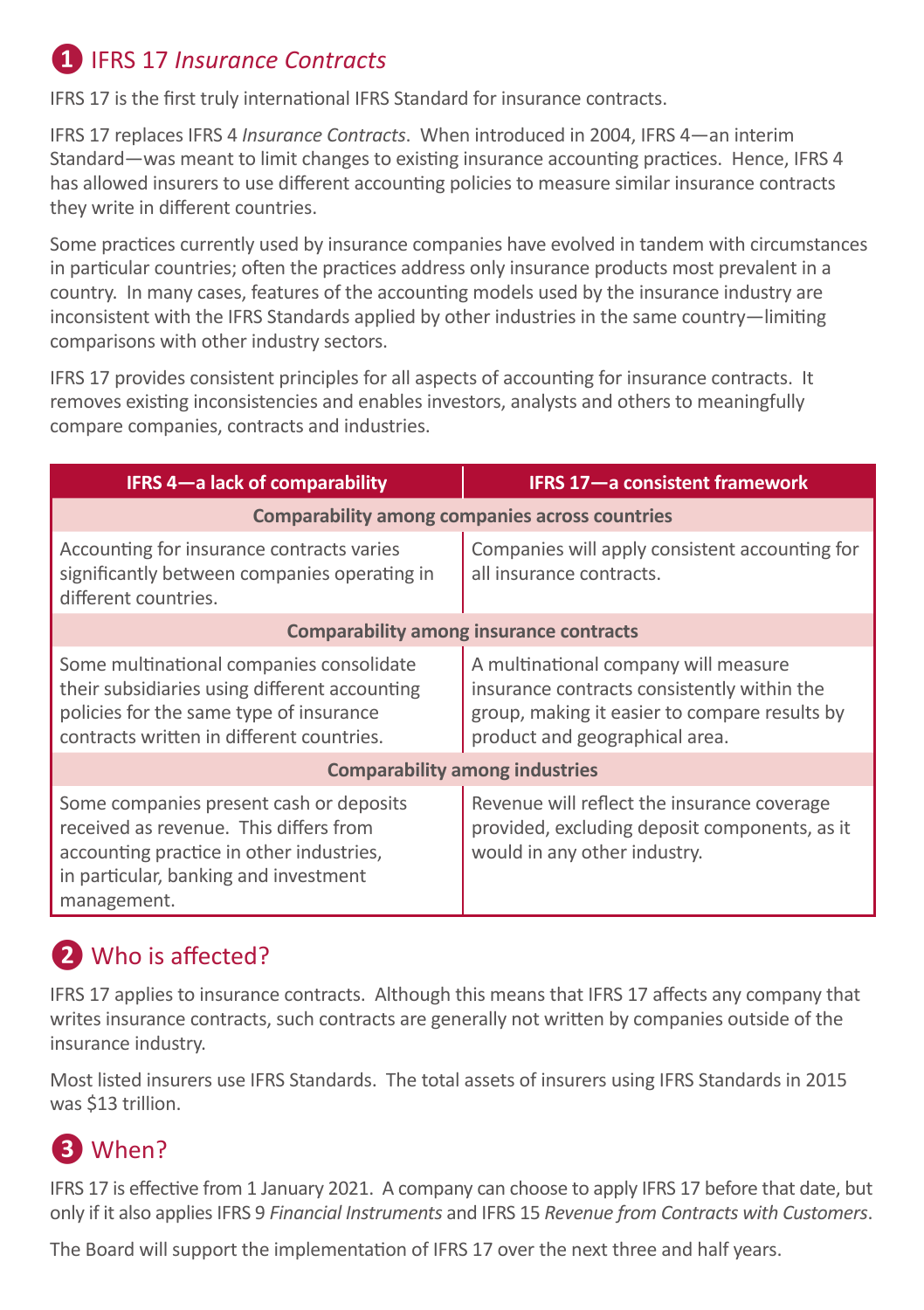# **❹** What changes?

IFRS 17 requires a company to measure insurance contracts using updated estimates and assumptions that reflect the timing of cash flows and any uncertainty relating to insurance contracts. This requirement will provide transparent reporting about a company's financial position and risk.

IFRS 17 requires a company to recognise profits as it delivers insurance services (rather than when it receives premiums) and to provide information about insurance contract profits the company expects to recognise in the future. This information will provide metrics that can be used to evaluate the performance of insurers and how that performance changes over time.

| <b>IFRS 4-little transparent</b>                     | IFRS 17-more transparent                        |  |
|------------------------------------------------------|-------------------------------------------------|--|
| or useful information                                | and useful information                          |  |
| Information about the value of insurance obligations |                                                 |  |
| Some companies measure insurance contracts           | Companies will measure insurance contracts at   |  |
| using out-of-date information.                       | current value.                                  |  |
| Some companies do not consider the time              | Companies will reflect the time value of        |  |
| value of money when measuring liabilities            | money in estimated payments to settle           |  |
| for claims.                                          | incurred claims.                                |  |
| Some companies measure insurance contracts           | Companies will measure their insurance          |  |
| based on the value of their investment               | contracts based only on the obligations created |  |
| portfolios.                                          | by these contracts.                             |  |
| <b>Information about profitability</b>               |                                                 |  |
| Some companies do not provide consistent             | Companies will provide consistent information   |  |
| information about the sources of profit              | about components of current and future profits  |  |
| recognised from insurance contracts.                 | from insurance contracts.                       |  |
| Many companies provide alternative                   | Companies and users of financial statements     |  |
| performance measures-non-GAAP                        | will use fewer non-GAAP measures;               |  |
| measures-to supplement IFRS 4 information,           | supplementary information will enable more      |  |
| such as embedded value information.                  | meaningful comparisons.                         |  |

## **b** How did we get feedback?

The Board has sought and considered feedback at each stage of the project to develop this new IFRS Standard for insurance contracts. It has published three sets of proposals for the public to comment on and held hundreds of meetings and roundtables.

Public consultations in 2007, 2010 and 2013 more than 600 comment letters received and analysed

Roundtables, meetings and discussion forums in 18 countries in 2010 and 2013

More than 900 meetings with individual and groups of investors, analysts, companies, actuaries, regulators, standard‑setters, accounting firms and others

Meetings with the Board's advisory bodies, including the Insurance Working Group